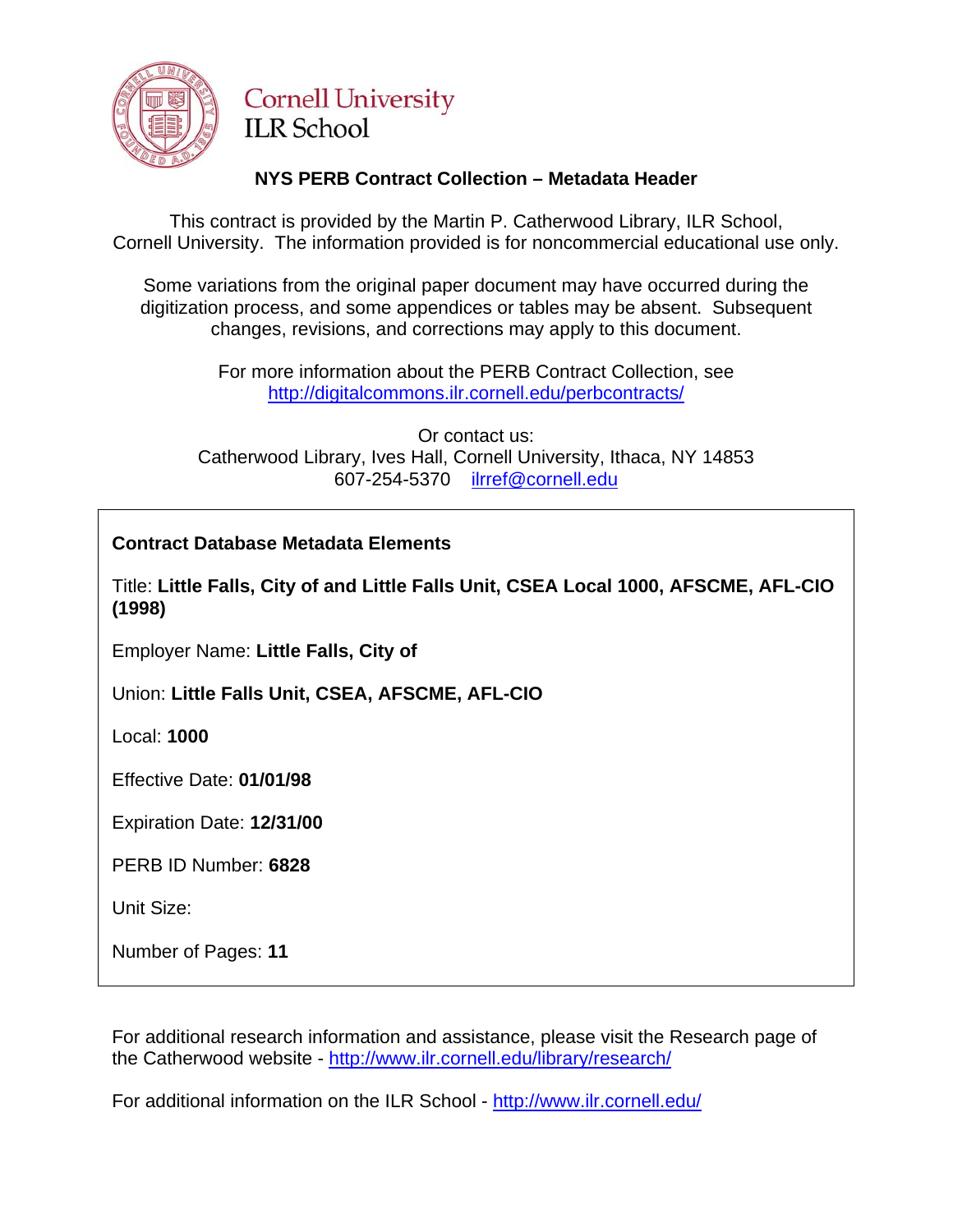## 6828 12312000

 $\cdot$  .

Little Falls, City Of And Csea (Public Works-Sewage Plant Unit) 1998-2000

# AGREEMENT **BETWEEN** THE CITY OF LITTLE FALLS AND THE LITTLE FALLS UNIT OF CSEA, INC.

*/o?r*

*CI*

 $\beta$ C

 $\overline{3}$ 

#### PREAMBLE

This is an Agreement, by and between the City of Little Falls, New York, municipal corporation, (hereinafter referred to as the "Employer"), and the Civil Service Employees Association, Inc., Local 1000, AFSCME, AFL-CIO, by its City of Little Falls Unit (hereinafter referred to as CSEA).

The employer recognizes Civil Service Employees Association, Inc., Local 1000, AFSCME, AFL-CIO, the recognized union, as the sole exclusive bargaining agent, by its Little Falls Unit, with respect to salaries wages, hours, and all other terms and conditions of employment for the employees in the bargaining unit.

The collective bargaining unit shall include all of the employees and titles in the Sewage Treatment Plant and the Department of Public Works excluding substitute, seasonal, crew chief, assistant crew chief, greenskeeper, assistant greenskeeper, chief wastewater treatment plant operator, assistant chief wastewater treatment plant operator, Public Works supervisor, and clerical or secretarial titles.

WHEREAS, the parties are desirous of complying with the New York State Public Employment Relations Law and the protection and advancement of the rights of the Employees of the City of Little Falls, New York, represented by CSEA and for whom they have been either recognized as the bargaining agent by the Employer, it is agreed as follows:

#### ARTICLE I.

1-1. The employees hereby affirm that they do not assert the right to strike against the Employer in compliance with Section 297, Subsection 3, of the Taylor law.

NYS PUBLIC EMPLOYMEN' RELATIONS BOARD RECEIVED

OCT 2 0 1998

OFFICE OF ITIL UNAIR

 $(315)823 - 2400$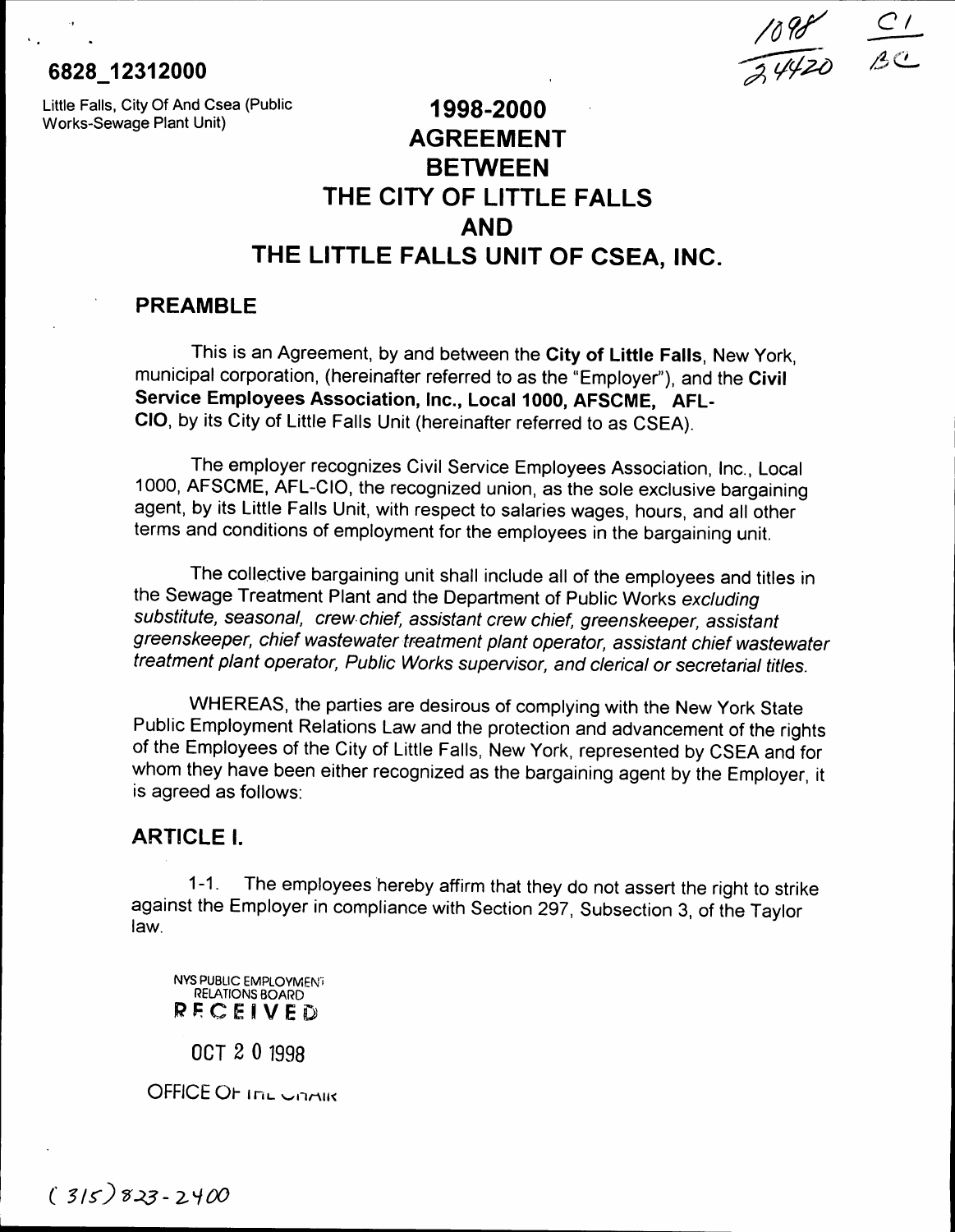#### ARTICLE II. DEDUCTIONS

..

2-1. The Civil Service Employees Association, Inc., shall have the exclusive rights to payroll deduction of dues and union sponsored insurance and benefit program premiums for employees covered by this agreement. Such dues and premiums shall be remitted to CSEA, Inc., Capitol Station, PO Box 7125, Albany, NY 12224, on payroll period basis.

2-2. Any employee who is not a union member shall pay to the union each month a service charge which will be called an agency shop fee. Such fee shall be an amount equal to the regular monthly dues of the union. The employer agrees to deduct agency shop fees each pay period and forward to CSEA, Inc. as stipulated in paragraph A above, accompanied by a list of people from whom the agency shop fee has been deducted.

2-3. The City will provide all employees payroll deduction for USSB and other payroll savings plans.

### ARTICLE III. WAGES

3-1. A general wage increase of three percent (3%) using the 1997 regular time hourly wage as the base rate shall be granted to all Members of the bargaining unit for 1998, retroactive to January 1, 1998. A general wage increase of one percent (1%) using the 1998 regular time hourly wage as the base rate shall be granted to all Members of the bargaining unit for 1999. A general wage increase of two point five percent (2.5%) using the 1999 regular time hourly wage as the base rate shall be granted to all Members of the bargaining unit for the year 2000. Regular pay days shall be on Thursday bi-weekly. When a pay period falls on a holiday, checks will be issued the day before the holiday.

3-2. Hourly Rate Schedule. All employees shall receive the hourly rate indicated on this schedule for the employee's title and the applicable year.

| <b>TITLE</b>                                | 1998<br><b>HR/RATE</b> | 1999<br><b>HR/RATE</b> | 2000<br><b>HR/RATE</b> |
|---------------------------------------------|------------------------|------------------------|------------------------|
|                                             |                        |                        |                        |
| <b>Automotive Repairer</b>                  | \$12.79                | \$12.92                | \$13.24                |
| <b>Heavy Equipment Mechanic</b>             | 11.62                  | 11.74                  | 12.03                  |
| <b>Working Crew Leaders</b>                 | 11.38                  | 11.50                  | 11.79                  |
| <b>Park Maintainer</b>                      | 11.14                  | 11.24                  | 11.53                  |
| <b>Auto Body Repairer</b>                   | 10.83                  | 10.94                  | 11.21                  |
| <b>Motor Equipment Operator</b>             | 10.41                  | 10.51                  | 10.77                  |
| <b>Maintenance Worker</b>                   | 10.02                  | 10.12                  | 10.37                  |
| Laborer #1                                  | 7.09                   | 7.16                   | 7.34                   |
| Laborer #2                                  | 9.58                   | 9.68                   | 9.92                   |
| <b>Wastewater Treatment Plant Operator</b>  | 12.38                  | 12.50                  | 12.81                  |
| <b>Wastewater Treatment Plant Attendant</b> | 10.00                  | 10.10                  | 10.35                  |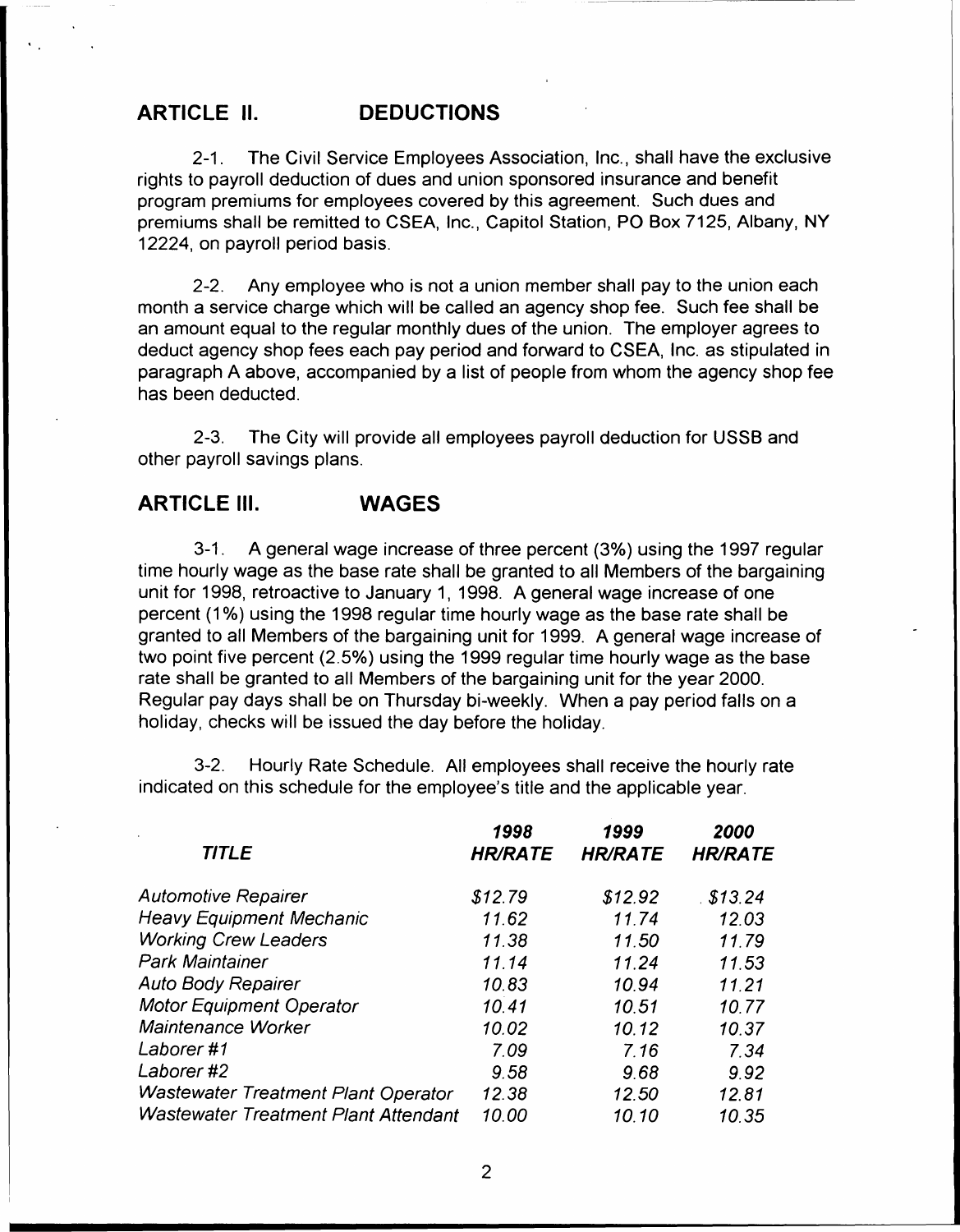| <b>TITLE</b>                          | 1998<br><b>HR/RATE</b> | 1999<br><b>HR/RATE</b> | 2000<br><b>HR/RATE</b> |
|---------------------------------------|------------------------|------------------------|------------------------|
| Reservoir Attendant                   | 10.64                  | 10.75                  | 11.02                  |
| Cleaner                               | 7.21                   | 7.28                   | 7.46                   |
| Grounds Maintenance Helper            | 5.85                   | 5.91                   | 6.06                   |
| <b>Water Meter Repairer</b>           | 10.82                  | 10.93                  | 11.20                  |
| <b>Water Treatment Plant Operator</b> | 12.38                  | 12.50                  | 12.81                  |

3-3. Laborers will be hired at the Laborer #1 rate on the hourly rate schedule. After successful completion of the probationary period, laborers will progress to the laborer #2 rate.

3-4. The City shall not be required to fill a position because the title of the position is listed in the hourly rate schedule.

## **ARTICLE IV. SHIFT DIFFERENTIAL**

, .

> 4-1. The Employer shall pay an additional ten percent (10%) for all Department of Public Works Employees working hours other than the normal daytime shift, and any weekends after the hour of 3:00 p.m. until the hour of 7:00 a.m.

#### 4-2. **Sewage Treatment Plant Employees:**

a) The Employer shall also pay an additional ten percent (10%) of the base rate to the Employees of the Sewer Plant who work hours other than daytime hours, which are 7 a.m. to 5 p.m.

## **ARTICLE V. OVERTIME**

5-1. All employees shall receive overtime compensation at the rate of time and one half of the regular hourly wage for any hours worked over and above the regular workday and/or work week, which are at least eight (8) hours and forty (40) hours respectively. Any hours worked over eight hours per day shall be considered overtime. Work performed on Sundays and holidays shall be paid at double time rate.

5-2. Department of Public Works Employees -

Before offering straight time or overtime work to part-time or substitute employees, the employer will use the following procedure to offer overtime work to full-time employees.

1) A rotating overtime roster will be put into effect for the full-time public works employees. The initial list will be in order of seniority, with the most senior full-time employee first on the list. In each case, the employer will offer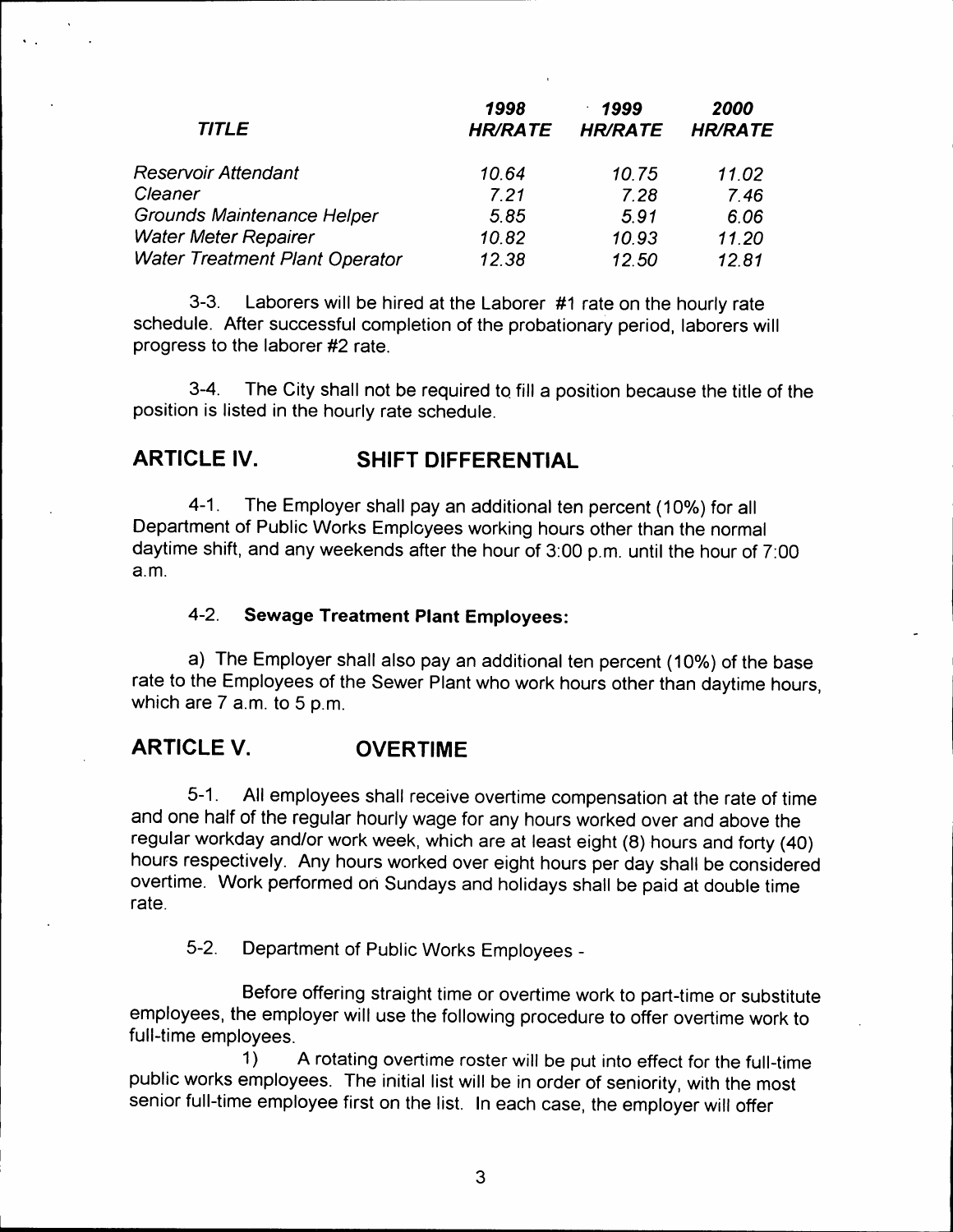overtime opportunities to the first employee on the list and then proceed to make the offer to each employee in list order. After each employee on the list is personally offered overtime, his/her name shall be placed on the bottom of the list for the next offering. The employee's name moves to the bottom whether they accept or reject the offer. If the employer does not speak directly to the employee, the employee's name shall remain at the top of the list. The employer will always offer overtime opportunities to all employees on the full-time list before offering them to part-time or substitute employees.

# **ARTICLE VI. CALL BACK TIME**

6-1. Any Employee called back to work after his work day is completed without prior notice shall receive a minimum of two (2) hours plus overtime for his work.

## **ARTICLE VII. LONGEVITY**

7-1. Employees shall receive a longevity payment upon the completion of the appropriate number of years of service as follows:

|                          | 1998-2000 |
|--------------------------|-----------|
| 5 thru 9 years service   | \$500.00  |
| 10 thru 14 years service | 800.00    |
| 15 thru 19 years service | 900.00    |
| 20 thru 24 years service | 1000.00   |
| 25 years and over        | 1250.00   |

7-2. Employees are to be paid with a separate check in November.

7-3. Longevity shall be calculated based on total number of years served with the City regardless of department and shall also include time served as CETA employee with City.

# **ARTICLE VIII. WORKING OUT OF TITLE**

8-1. Employees who perform work outside of their job title and the other title carries a higher rate of pay, compensation shall be given at the normal rate of pay for the higher title while so working, provided that the employee has been approved by Civil Service as qualified for the higher level title. This provision shall apply at all times except for a ten (10) day training period when a man is being trained to operate a piece of equipment that he has never operated before. With the exception of filling in for the Crew Chief and Assistant Crew Chief, when the higher rate of pay will commence immediately.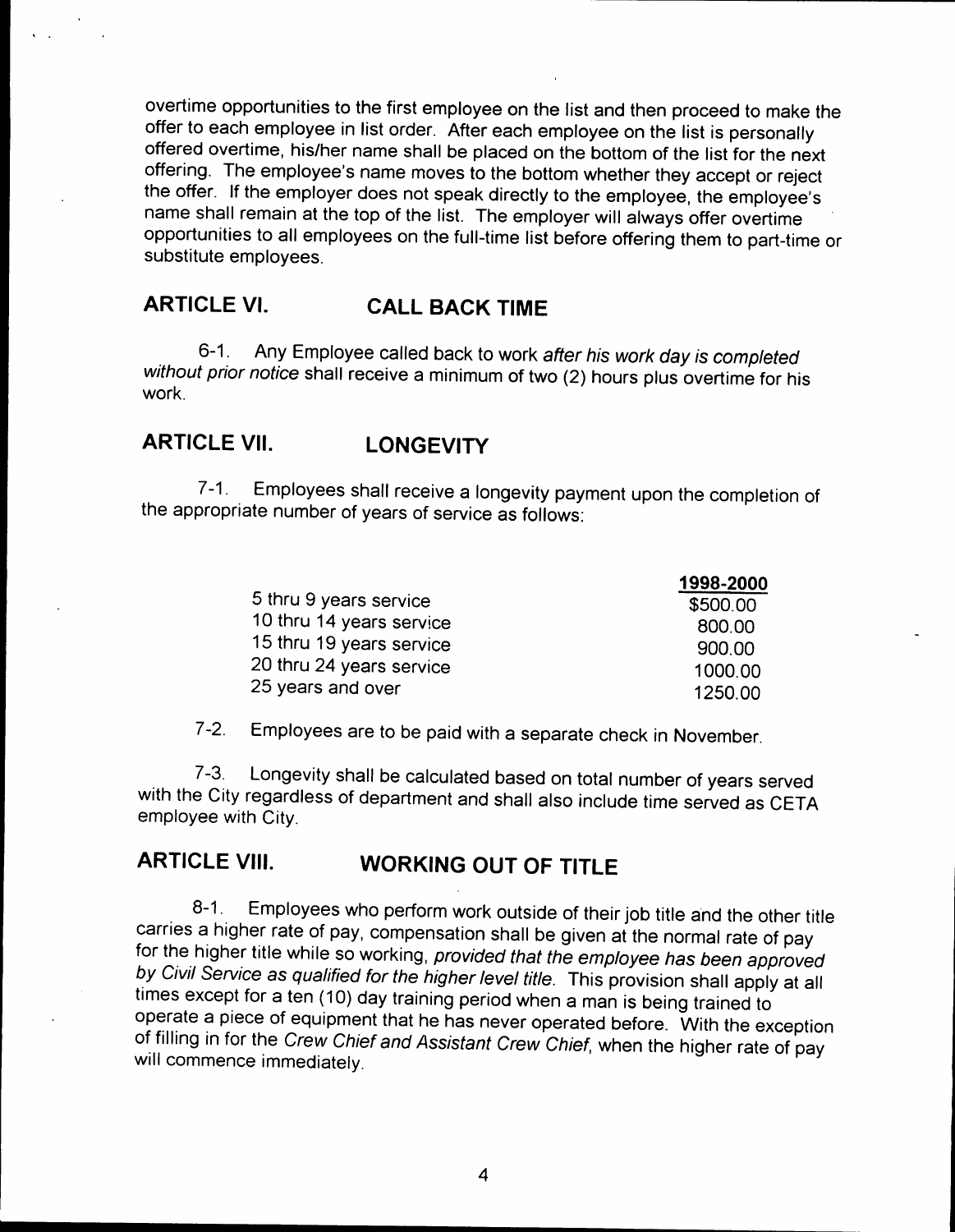#### ARTICLE IX. PLOWING

9-1. When a plow truck has a wing plow, there will be two DPW employees assigned. When a plow truck does not have a wing plow, only one employee will operate the plow.

#### ARTICLE X. SENIORITY

10-1. The principle of seniority will prevail at all times subject to the rules and regulations of the Employer and shall apply to job selection, selection of vacation periods, layoffs, and rehire. However, qualifications shall be a determining factor in job selection.

#### ARTICLE XI. GRIEVANCE PROCEDURE

11-1. Any employee (regardless of jurisdictional classification) grievance involving discipline, the application or interpretation of this Agreement shall be settled in the following manner. Grievants are required to appeal the written decisions of the employer within the time period specified, or it will be considered to have been abandoned. If the Employer representative should fail to render a decision within the time limit provided in each step of the grievance procedure, the grievance shall be automatically processed at the next step of the procedure.

An employee shall not be coerced, intimidated or suffer any reprisals either directly or indirectly that may adversely affect his hours, wages or working conditions as a result of the exercise of his rights under this article. A union member shall be entitled to representation by a union representative throughout the grievance procedure

Disciplinary grievances will be submitted to Step III of this procedure. Except for newly hired employees on probation, all employees have the right to grieve discipline.

> Step I. The employee or CSEA shall present the grievance in writing to the Crew Chief, or Sewage Plant Chief Operator (whichever applies to the employee), not more than thirty (30) calendar days after the date on which the grievance occurred. The Crew Chief, or Sewage Treatment Plant Chief Operator (whichever applies to the employee), shall reply in writing to the employee within five (5) working days.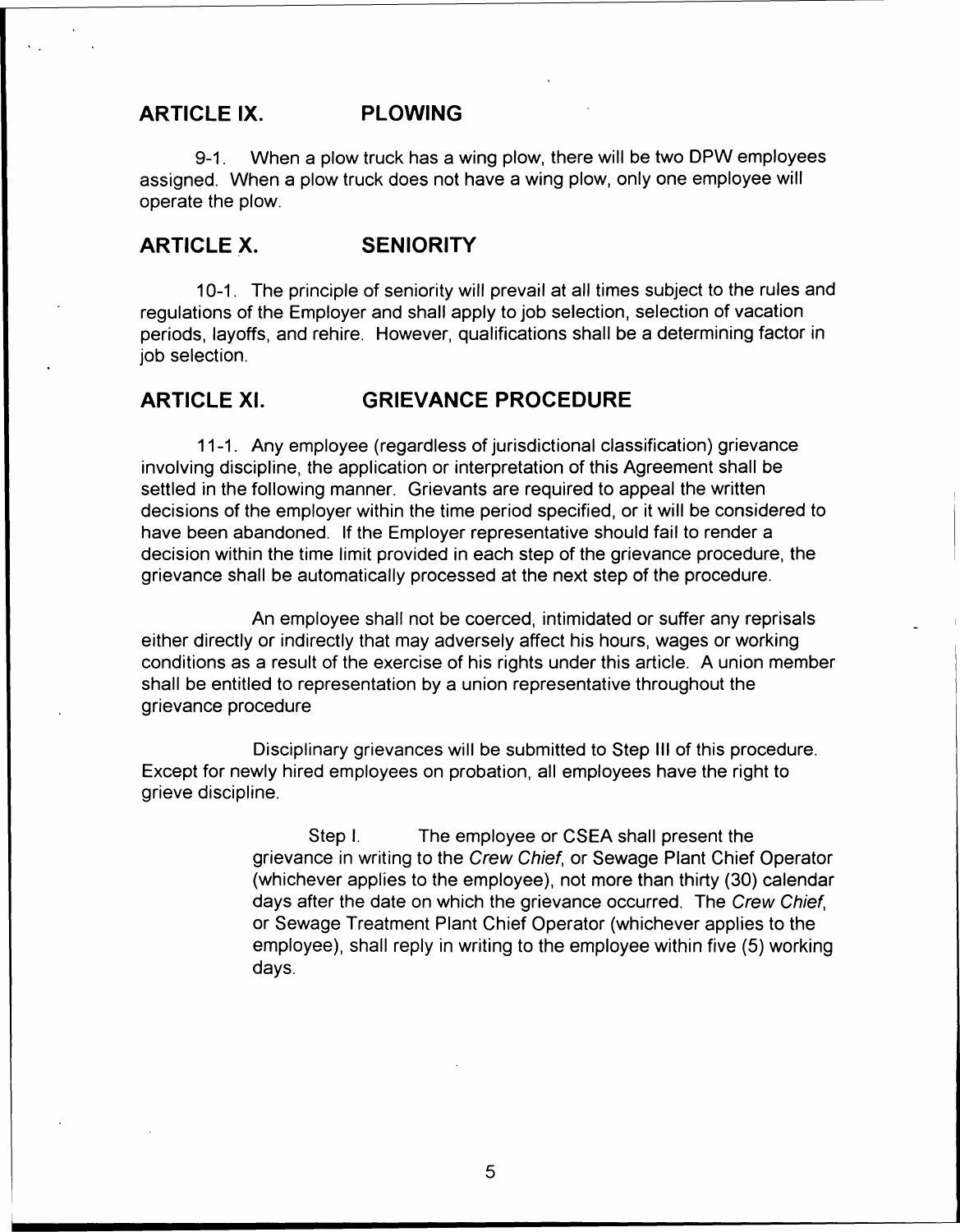Step II. In the event that such problems or questions are not successfully resolved or answered at Step One (1) of this procedure, the employee( s) should present the same in writing to the Public Works Supervisor or City Engineer within ten (10) working days. The Public Works Supervisor or City Engineer shall inform the employee(s) of his answer within ten (10) working days.

Step III. In the event the problem is not resolved in Step I or Step II, the employee shall have the right to present the grievance to the Mayor and Board of Public Works within ten (10) working days. The Mayor and Board of Public Works shall render a decision within 30 days of the presentation of the grievance.

Step IV. In the event that a disciplinary grievance is not resolved at Step III, the CSEA, Inc. may appeal this disciplinary grievance to third-party resolution. The CSEA, Inc. will notify the employer within twenty-one (21) calendar days of its intent to proceed to third-party resolution. The third party will be mutually chosen by the City and CSEA. The fees and expenses of the third party will be split between the parties. Each party will bear the cost of preparing and presenting its own case. The third party shall be confined to the precise issue or issues submitted to third-party resolution. The third party shall have no authority to determine any other issues not so submitted. The third party shall have no power to add to, subtract from, or modify the terms or provisions of this Agreement. The Third Party's decision shall be advisory and non-binding. Employees who appeal disciplinary actions through the grievance procedure shall waive their rights to all other legal proceedings, but not limited to Section 75 of the Civil Service Law.

#### **ARTICLE XII. VACATIONS**

12-1. New employees hired between January 1 and April 30 shall receive one week of paid vacation in that calendar year. New employees hired before April 30 who leave employment before their first anniversary date shall receive a prorated portion of the one week vacation. Thereafter, each Employee shall receive a paid vacation as follows:

- After one year service After five years service After six years service After seven years service After eight years service After nine years service After ten years service After eleven years After twelve years
- 2 weeks 3 weeks 3 weeks and one day 3 weeks and two days 3 weeks and three days 3 weeks and four days 4 weeks 4 weeks and one day 4 weeks and two days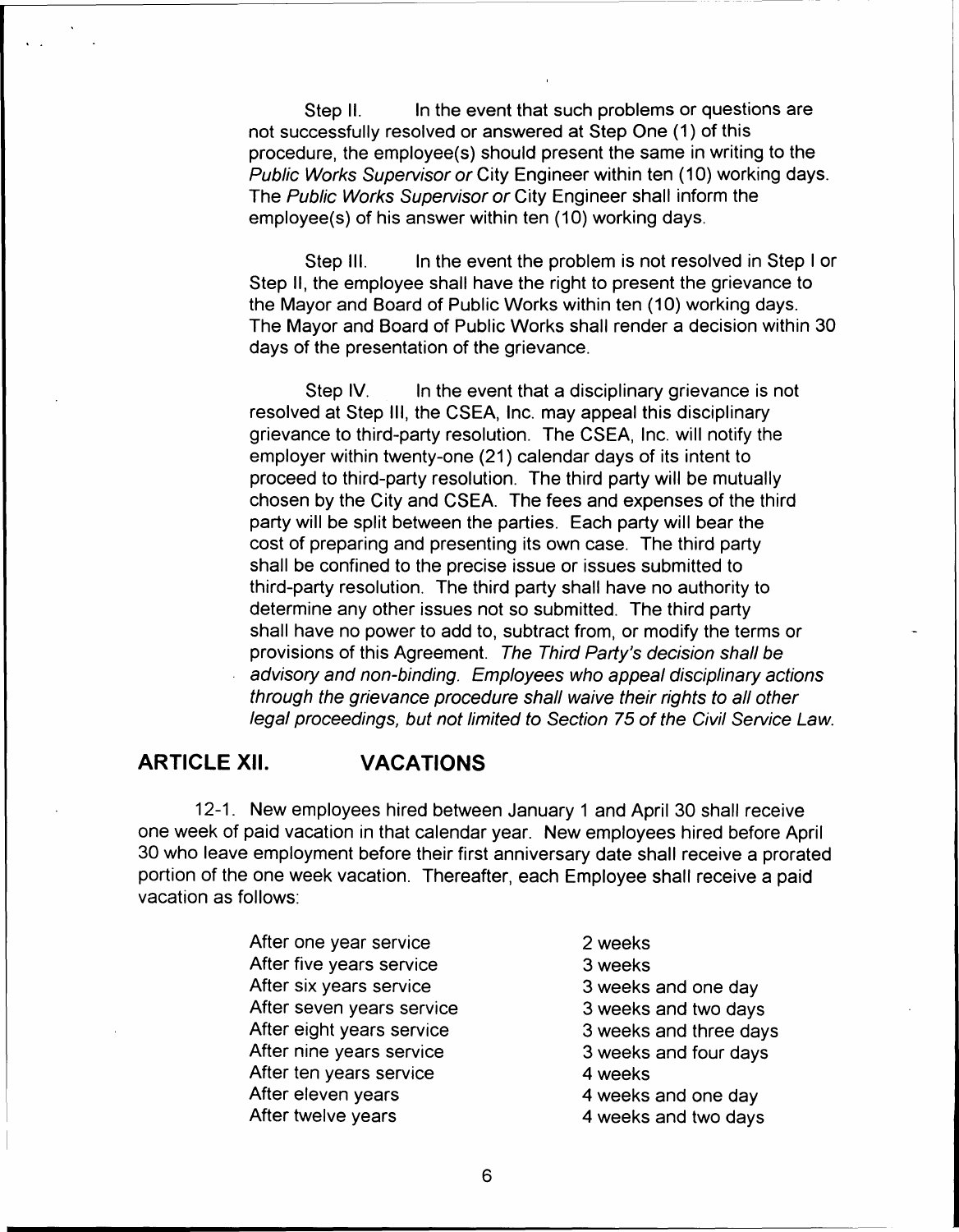After thirteen years service After fourteen years service After fifteen years service After twenty years service

4 weeks and three days 4 weeks and four days 5 weeks 6 weeks

12-2. All employees are to receive at least one (1) week of their vacation during the months of June, July and August, and then, if at the discretion of the department head it is possible, additional weeks of vacation will be granted during the summer months.

12-3. Employees will be able to carry over up to ten (10) unused vacation days per year.

12-4. Granting or denial of requested vacation time off shall be at the sole and exclusive discretion of the Employer. Scheduled vacation time can be rescinded in emergency situations.

## **ARTICLE XIII.** PERSONAL LEAVE

13-1. Personal leave of up to thirty two (32) hours of paid personal leave per year will be granted with a twelve hour prior notice to the Supervisor.

13-2. Personal leave may be taken in hourly units.

#### **ARTICLE XIV.** FUNERAL LEAVE

14-1. Funeral leave of up to three (3) days covering loss of time for death in the family of the following: Husband, wife, children, brother, sister, father, mother, father-in-law, mother-in-law, sister-in-law, brother-in-law or grandparents, or other immediate household members.

#### **ARTICLE XV. SAFETY**

15-1. No employees shall be required to operate any equipment or work in any site that does not meet with the New York State Vehicular Safety Regulations or PESHA regulations.

15-2. *The Employer* will *allow Employees to wear* a *plain orange T-shirt in place of* a *safety* vest.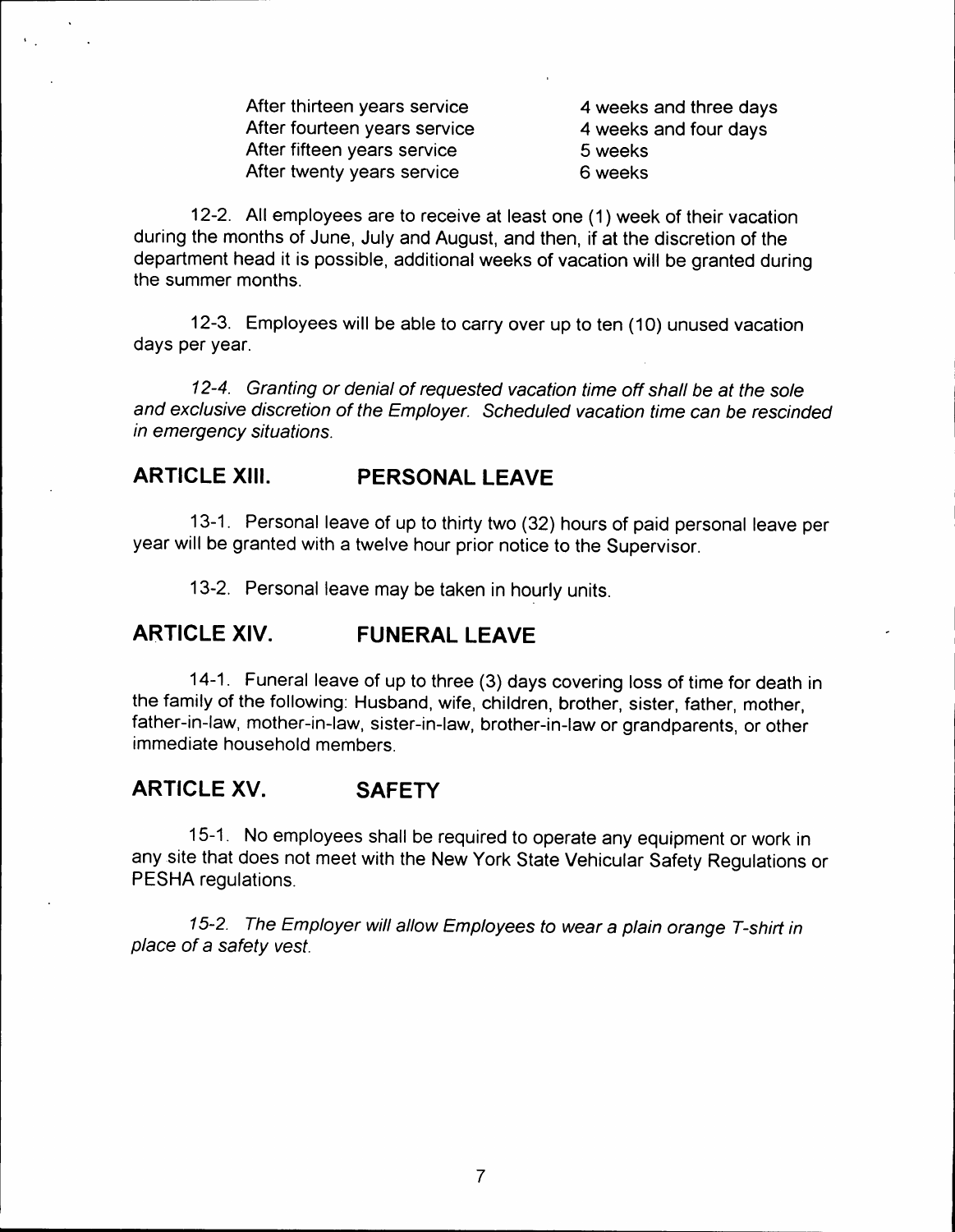## **ARTICLE XVI. HOLIDAYS**

16-1. All Employees shall receive the following paid holidays:

New Year's Day, Martin Luther King Day, Washington's Birthday, Good Friday, Memorial Day, Independence Day, Labor Day, 1/2 day Election Day (Employees work 7 a.m. to 11 a.m.), Columbus Day, Veterans Day (Nov. 11), Thanksgiving Day, Friday after Thanksgiving, December 24, Christmas Day, Employee's birthday.

16-2. When holiday falls on a Saturday employees will receive the preceding Friday off and when holiday falls on a Sunday, they will receive the following Monday off.

16-3. FLOATING HOLIDAY - The floating holiday and employee's birthday must be taken during the calendar year. Twenty-four (24) hour notice must be given to the Crew Chief or Sewage Plant Chief Operator before it is approved. In the event that two employees apply for the same day, the one with the most seniority shall have preference.

### **ARTICLE XVII. HOSPITALIZATION AND LIFE INSURANCE**

17-1. The Employer agrees to provide hospitalization, major medical and dental insurance coverage in accordance with the existing Blue Cross medical plan for the City for any and all regular full time Employees. Life Insurance amounting to \$15,000 will be furnished by the Employer at no cost to the Employee. In addition, there will be an accidental death and dismemberment rider for the employee in the amount of \$15,000. Also, the policy shall provide life insurance for the employee's spouse in the amount of \$5,000 and for each dependent child in the amount of \$1,500 from 10 days to six months and \$5,000 from the age of six months to the maximum age allowed under this coverage. The Employer may change the health carrier or method of providing health insurance with thirty (30) days' notice to the Union, and if benefits are comparable or better.

17-2. New employees hired after January 1, 1996 will contribute twenty percent (20%) of their hospitalization premium.

17-3. Effective January 1, 2000, "Pre-1/1/96" Employees will be responsible to pay 5% (five percent) of the individual or family plan (e.g.: The Employer will contribute 95% as of January 1, 2000). The "Post-1/1/96" Employees will remain at an 80%/20% Employer rate.

Also effective January 1, 2000, a "Flex Plan" (Section 125) will be put in effect for health-related benefits only.

## **ARTICLE XVIII. RETIRED EMPLOYEES HOSPITALIZATION**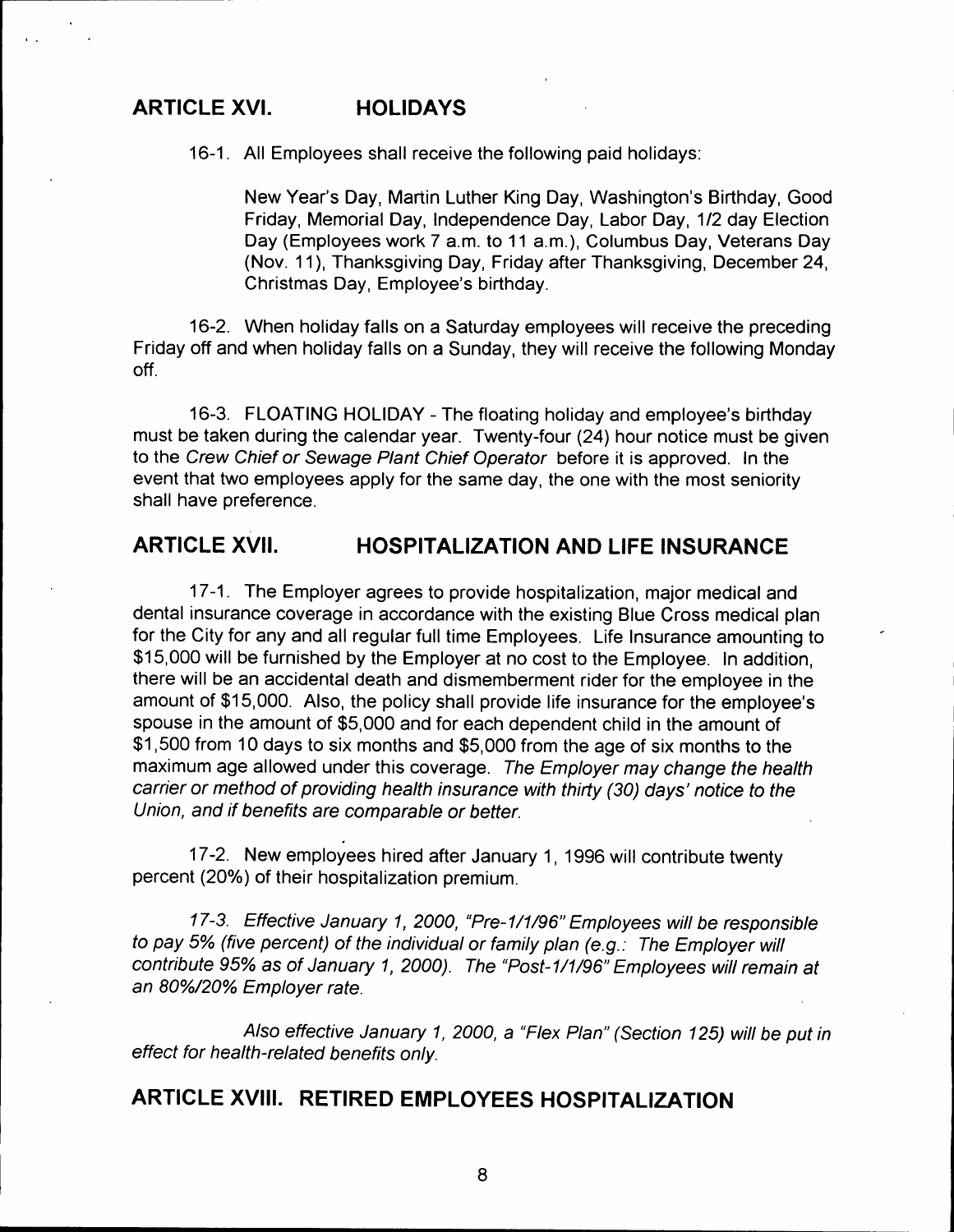#### **INSURANCE**

18-1. The City agrees to furnish an Employee upon retirement with one month of paid coverage under the plan for each day of unused sick leave not to exceed one hundred and sixty (160) days. Monthly payments are not to exceed \$50.00 per month, or thirty percent (30%) of said premiums, whichever is greater.

18-2. Employees may choose to receive a cash payment of Fifty Dollars (\$50.00) per day, times the number of sick days accumulated, to a maximum of one hundred and sixty (160) days, payable upon retirement, instead of paid health coverage. Any employee who chooses a cash settlement will be asked to make his or her intentions known to the City by February 1st, so that appropriate money can be a part of the year's budget. The employee can change his intention of retiring at any time.

## **ARTICLE XIX. OPTOMETRIC**

19-1. Employees are entitled to \$200 per year per family for optical expenses. Employee will submit receipt for such and be reimbursed by the City.

#### **ARTICLE XX. SICK LEAVE**

20-1. Sick leave will be granted to employees at the rate of one day per month. In addition, two days will be added on January 1 of each year for a total of fourteen (14) days per year. Sick leave may be accumulated up to a total of 160 days. Sick leave will be granted when an employee is sick and unable to work. If the employee is sick for more than three (3) days, a doctor's certificate must be presented.

20-2. In the event an employee uses all his sick leave, personal days, and vacation days, an extension of sick leave may be granted by the Board of Public Works.

## **ARTICLE XXI. PAST PRACTICES**

21-1. All existing rules, regulations, practices, benefits, and general working conditions granted and allowed previously by the Employer shall remain and nothing contained in this Agreement shall be construed to take away from any Employee or reduce any wages, benefits, or conditions he now has which are either not covered in this agreement hereby.

## **ARTICLE XXII. WORK CLOTHING ALLOWANCE**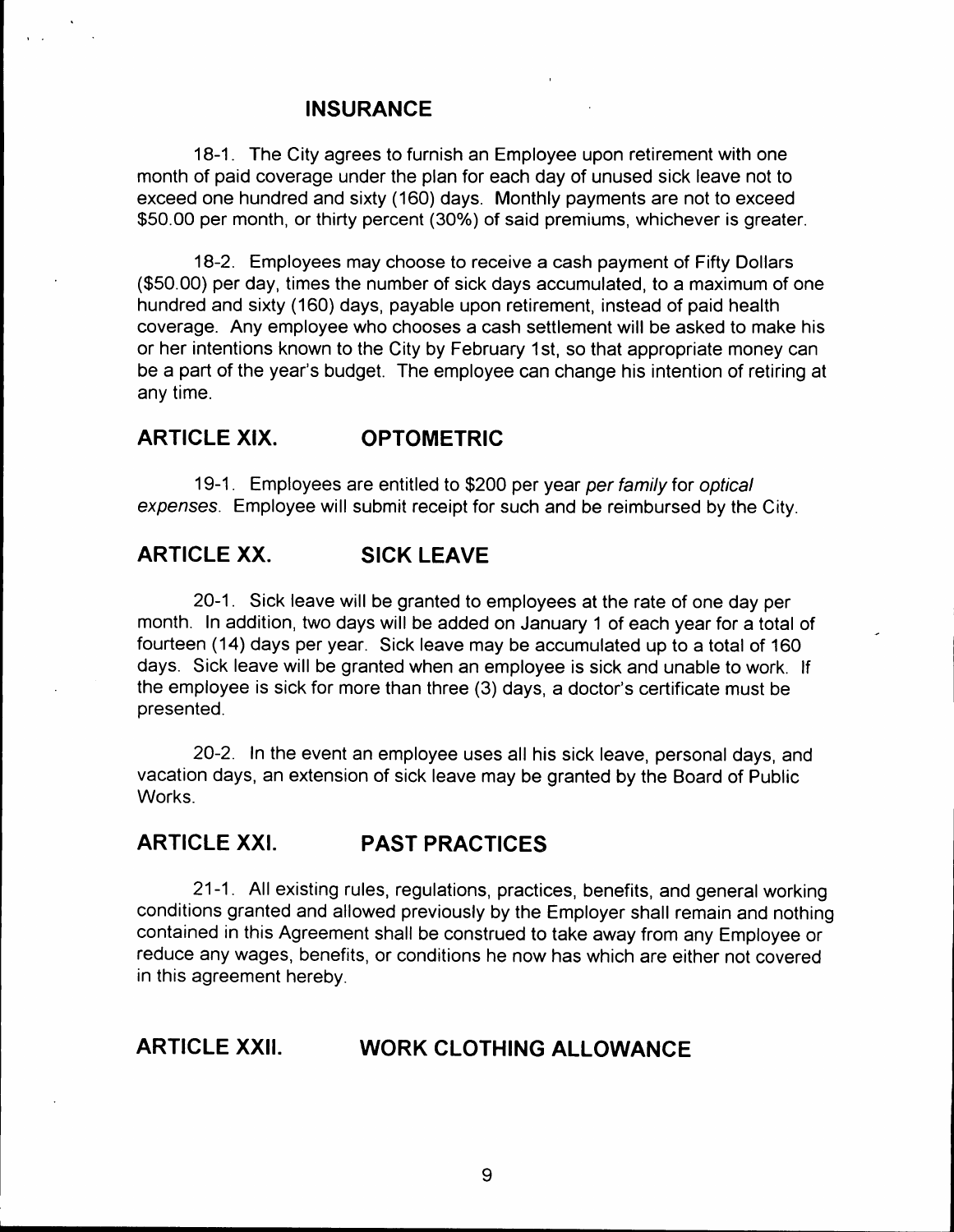22-1. The City agrees to reimburse the Employee in the amount of \$400.00 annually payable in a separate check with no taxes taken out at the request of the employee. New employees will be prorated using the following formula:

1/12 x \$400.00 x number of months left in the calendar year including the month of hire

## **ARTICLE XXIII. INVALIDITY**

23-1. In the event that any portion of this agreement shall be declared invalid or illegal, the remainder of this agreement shall remain in full force and effect.

#### **ARTICLE XXIV. IMPLEMENTATION**

24-1. It is agreed by and between the parties that any provision of this agreement requiring legislative action to permit it's implementation by agreement of law or by providing additional funds therefore shall not become effective until the appropriate legislative body has given approval.

#### **ARTICLE XXV. RETIREMENT**

25-1. The Employer does provide paid membership for each employee in the New York State Employees' Retirement System.

## **ARTICLE XXVI. LICENSING, CERTIFICATION AND EDUCATION**

26-1. Expenses for courses that are required by the government or the employer will be paid by the employer. Expenses from courses that are not required but enhance job performance may also be paid by the employer. These courses must have the prior approval of management. Upon such approval the employer will pay 75% of the expenses for courses that are not required. The approval, or lack of approval, by management may not be grieved.

26-2. The first time an employee purchases any license or permit required by the government or the employer, the employer will pay the full cost of the license or permit. The employer will only pay fifty percent (50%) of the cost of any renewal. The employer will not pay for tests for such licenses or permits.